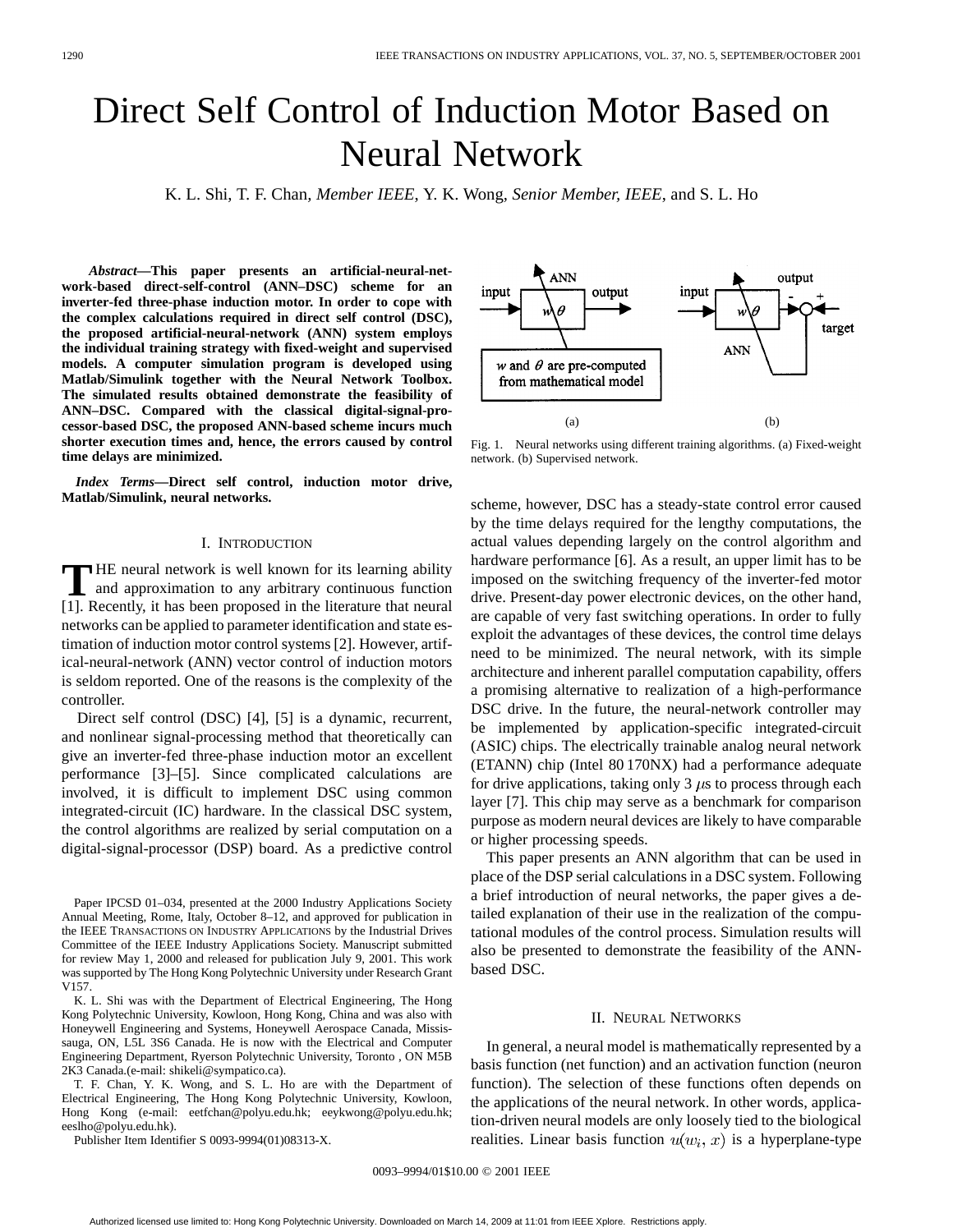

Fig. 2. Construction of the DSC system in Matlab/Simulink window.

function, where  $w_i$  stands for the weight matrix, x for the input vector, and  $\theta_i$  for the bias or threshold. Mathematically,

$$
u_i(w_i, x) = \sum_{j=1}^{n} w_{ij} x_j + \theta_i
$$
 (1)

where  $j$  is the dimension of input.

The net value as expressed by the basis function  $u_i(w_i, x)$ will be immediately transformed by an activation function of the neuron. Thus,

$$
y_i = f(u_i) \tag{2}
$$

where  $y_i$  is the net output and  $f(.)$  is the activation function.

The memory of a neural network lies in weights and biases. The neural networks can be classified, in terms of how the weights and biases are obtained, into three categories [8]. They are: 1) fixed-weight; 2) unsupervised; and 3) supervised networks. In this paper, the fixed-weight networks and supervised networks are used. The constructions of the two networks are shown in Fig. 1. The training data consist of pairs of input and target produced by the DSC mathematical model.

The characteristic of the fixed-weight network is that the weights and biases are precomputed and pre-stored from training data. The fixed-weight network, which is also called the "direct design method," can be used to implement an exact mathematical model. In same cases, its implementation is easier than the supervised network.

In the supervised network, the weights and biases are adaptively trained by a learning mechanism, which has been the mainstream of neural model development. The back-propagation learning rule [8] is used to design the supervised networks for the DSC, details of which are presented below.

It is convenient to regard the threshold  $\theta$  as an extra weight, i.e.,  $\theta = w_{n+1}$  [8]. The net value given by (1) can be rewritten as

$$
u_i(w_i, x) = \sum_{j=1}^{n+1} w_{ij} z_j = W_i Z
$$
 (3)

where  $W_i = [w_{i1} \ w_{i2} \ \cdots \ w_{in} \ \theta_i]$  and  $Z = [x_1 \ x_2 \ \cdots \ x_n \ 1]^T$ .

The sum squared error  $E$  (cost function) for the set of  $M$ patterns of input is given by [2]

$$
E = \frac{1}{2} \sum_{m=1}^{M} E_m = \frac{1}{2} \sum_{m=1}^{M} \sum_{i=1}^{I} (t_i^m - y_i^m)
$$
 (4)

where

 $E_m\,$ squared error of the output layer;

- Ι dimension of the output vector;
- $\boldsymbol{y}^m$ actual output vector;

 $\tilde{t}^m$ corresponding desired output vector.

The weights are changed to reduce the cost function  $E$  to a minimum value by the gradient descent method.

The best initial weights and biases for back-propagation networks are created at random utilizing the minimum and maximum values of each input. The  $j$ th weight-update equation of the  $i$ th neuron is given as

$$
w_{ij}(t+1) = w_{ij}(t) + \eta \left(\frac{\partial E_m}{\partial w_{ij}(t)}\right) \tag{5}
$$

where

learning rate;  $w_{ij}(t+1)$ new weight;  $w_{ij}(t)$ old weight.

The training strategies may be divided as mutual (whole) and individual (local) [8]. In mutual training, the training of all the weights is influenced by all the input/output values. In individual training, the training of an individual subnet will not be influenced by the inputs and outputs of other subnets. Pure mutual training is almost impossible for DSC due to three reasons. Firstly, the direct self controller is a dynamic (there are integrators), recurrent (there are hysteresis comparators), and nonlinear system. Secondly, the eight input variables  $(V_a, V_b, V_c, i_a, i_b, i_c, T^*, |\lambda^*|)$  constitute a huge training set. Thirdly, it may take substantially more iterations to reach a mutual agreement between all the nodes. For simpler and faster design, the individual training strategy is adopted in this paper.

## III. NEURAL-NETWORK-BASED DSC

A DSC scheme consists typically of 3/2 transformations of current and voltage, flux estimation, torque calculation, flux angle encoder, flux magnitude computation, hysteresis comparator, and optimum switching table. Fig. 2 shows a DSC system in the Matlab/Simulink window, which consists of a DSC controller, an inverter, and an induction motor [9].

Based on DSC principle, the neural-network controller is divided into the following five sub-nets, which are individually trained:

1) flux estimation sub-net (supervised) with dynamic neurons;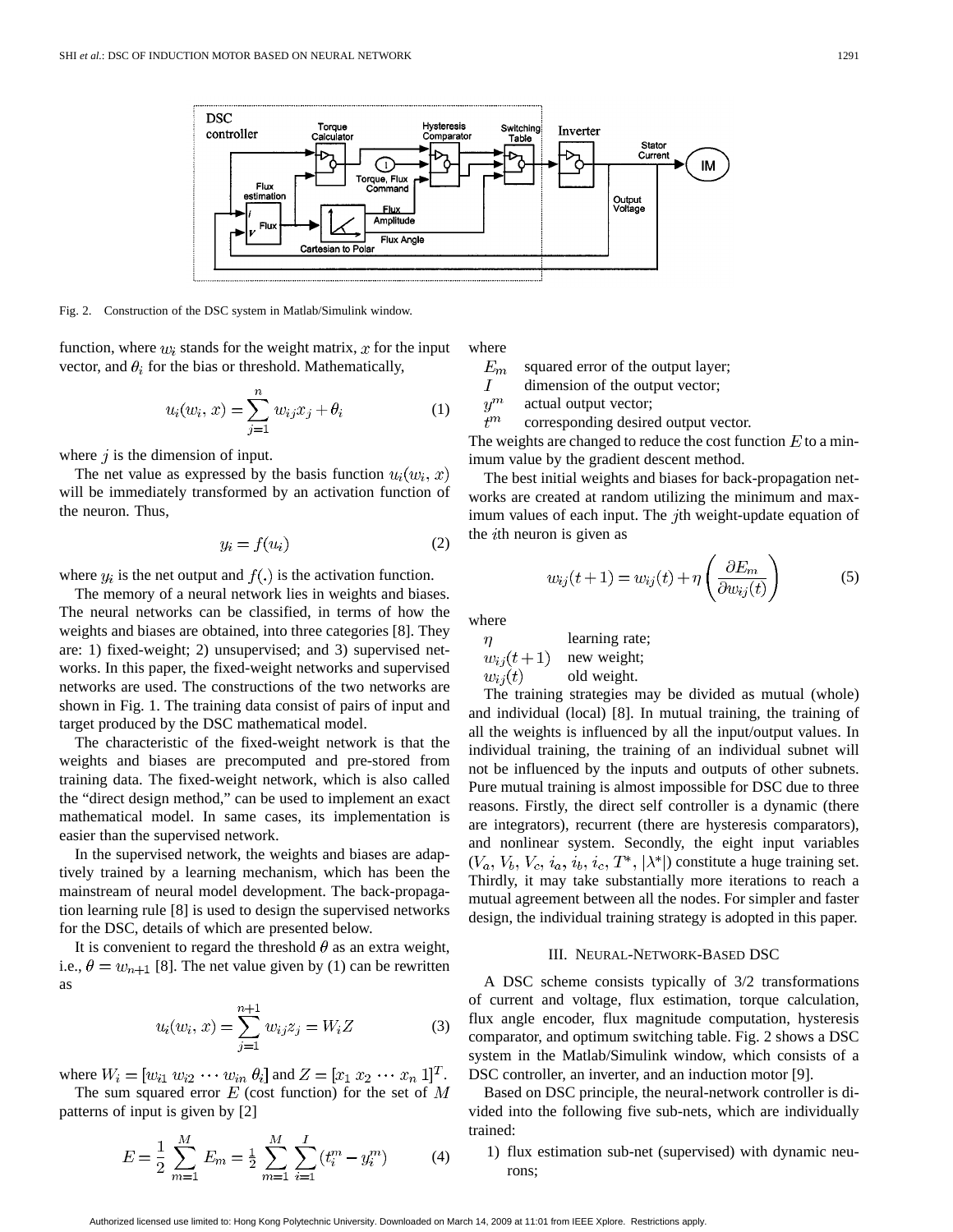

Fig. 3. Dynamic linear net for flux estimation.

- 2) torque calculation sub-net (fixed weight) with square neurons;
- 3) flux angle encoder and magnitude calculation sub-net (supervised and fixed weight) with logsig neurons and tansig neurons;
- 4) hysteresis comparator sub-net (fixed weight) with recurrent neurons;
- 5) optimum switching table sub-net (supervised) with hard limit neurons.

# *A. Flux Estimation Sub-Net*

The flux estimation may be expressed as [5], [9]

$$
\dot{\lambda}_{ds} = (V_a - R_s i_a) - \frac{1}{2} (V_b - R_s i_b) - \frac{1}{2} (V_c - R_s i_c) \tag{6}
$$

$$
\dot{\lambda}_{qs} = \frac{\sqrt{3}}{2} (V_b - R_s i_b) - \frac{\sqrt{3}}{2} (V_c - R_s i_c)
$$
 (7)

where  $V_a$ ,  $V_b$ ,  $V_c$  are phase voltages and  $i_a$ ,  $i_b$ ,  $i_c$  are phase currents, which are obtained from the voltage and current sensors.

Neuron models can be divided into two basic types: namely, static and dynamic. A dynamic neuron is one whose output is described by a differential equation [10]. Hence, the flux estimation sub-net should be constructed by the two dynamic neurons that consist of linear neurons and integrators. A supervised method, *viz.* the back-propagation learning rule, is used to train the linear neurons until they can approximate (6) and (7).

Fig. 3 shows the flux estimation network. Using a random generator function of Matlab, ten random inputs of the vector  $[V_a, V_b, V_c, i_a, i_b, i_c]$  are produced. Using these random inputs, the target outputs can be obtained from (6) and (7). Since the network is linear, convergence can be obtained in relatively few training epochs. For the induction motor being studied, the weights and biases have been obtained, as shown in the equations at the bottom of this page.



Fig. 4. Neural network for torque calculation.

#### *B. Torque Calculation Sub-Net*

The torque equation for a DSC system is given by

$$
T = \frac{P}{2} \frac{2}{3} \left( \lambda_{ds} i_{qs} - \lambda_{qs} i_{ds} \right)
$$
 (8)

 $\Gamma$   $\mathcal{I}$   $\Box$ 

where  $P$  is the number of motor poles.

Since there are four inputs, i.e.,  $\lambda_{ds}$ ,  $\lambda_{qs}$ ,  $i_{ds}$ , and  $i_{qs}$ , the data of all training patterns will be huge if high precision is required. To avoid the training difficulties, the fixed-weight method is adopted. Equation (8) may be rewritten as a sum of square functions

$$
T = \frac{P}{6} \left[ (\lambda_{ds} + i_{qs})^2 - (\lambda_{qs} + i_{ds})^2 - \lambda_{ds}^2 + \lambda_{qs}^2 + i_{ds}^2 - i_{qs}^2 \right]
$$
\n(9)

where

$$
\begin{bmatrix} i_{ds} \\ i_{qs} \end{bmatrix} = \begin{bmatrix} 1 & -1/2 & -1/2 \\ 0 & \sqrt{3}/2 & -\sqrt{3}/2 \end{bmatrix} \begin{bmatrix} i_a \\ i_b \\ i_c \end{bmatrix}.
$$

A two-layer fixed-weight neural network is used to implement (9) directly, as shown in Fig. 4. The first layer is a square activation function with the weight and bias  $w_1$  and  $\theta_1$ , while the second layer is a linear active function with the weight and bias  $w_2$  and  $\theta_2$  as follows:

$$
w_1 = \begin{bmatrix} 1 & 0 & 0 & \sqrt{3}/2 & -\sqrt{3}/2 \\ 0 & 1 & 1 & -1/2 & -1/2 \\ 1 & 0 & 0 & 0 & 0 \\ 0 & 1 & 0 & 0 & 0 \\ 0 & 0 & 1 & -1/2 & -1/2 \\ 0 & 0 & 0 & \sqrt{3}/2 & -\sqrt{3}/2 \end{bmatrix}
$$

$$
w = \begin{bmatrix} 0.5725 & -0.2910 & 0.7790 & -0.3740 & -0.7496 & -0.0172 \\ -0.3899 & 1.3073 & -0.2469 & 0.4546 & -0.7029 & 0.4575 \end{bmatrix}
$$

$$
\theta = \begin{bmatrix} -0.2029 \\ -0.2836 \end{bmatrix}
$$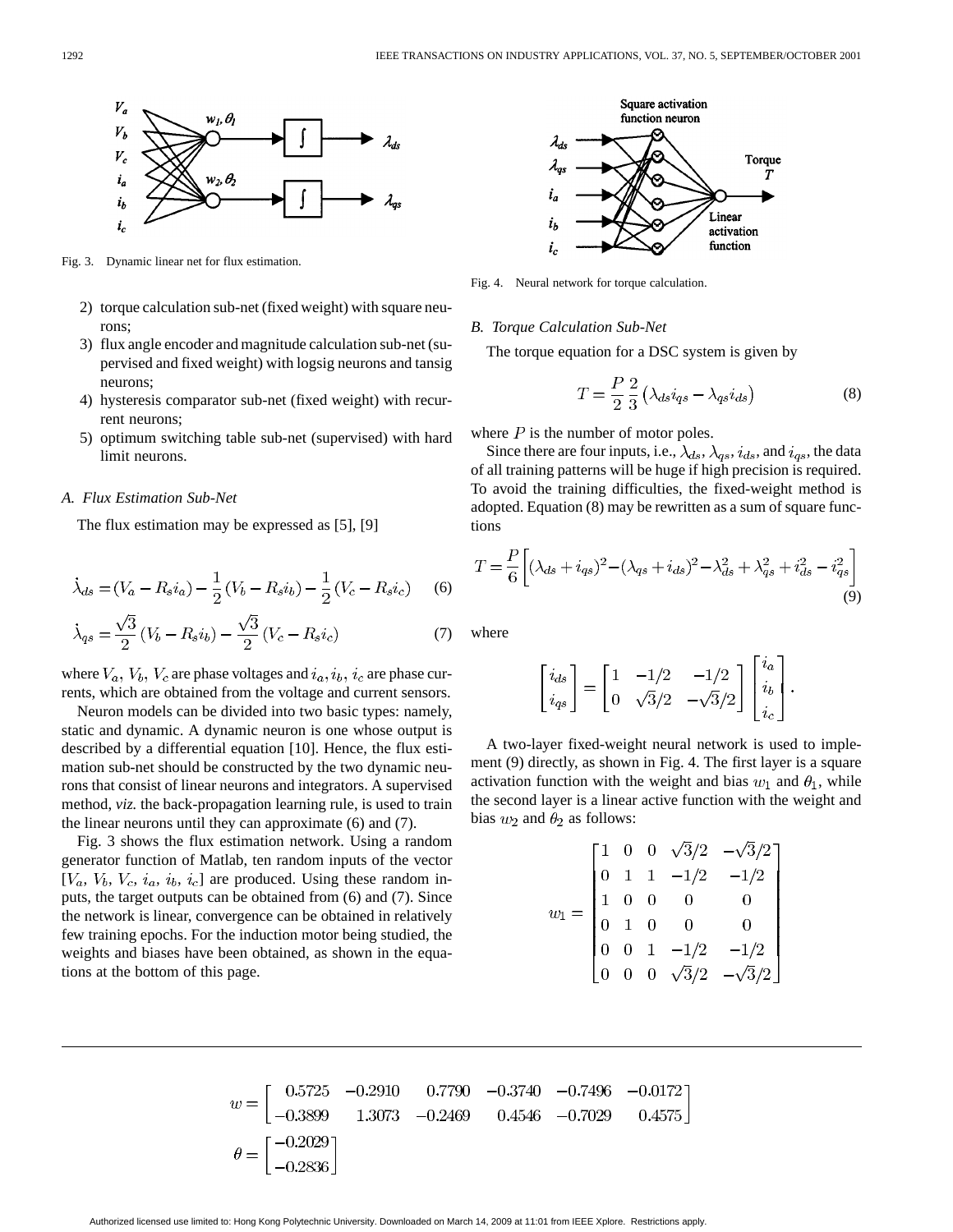

Fig. 5. Individual training scheme for flux angle and magnitude calculations in Matlab window.



*C. Flux Angle Encoder and Flux Magnitude Calculation Sub-Net*

The flux angle  $\alpha$  and flux magnitude f can be calculated from the flux space vectors  $\lambda_{ds}$  and  $\lambda_{qs}$ . The flux angle is then encoded as  $B_1B_2B_3$  as follows:

$$
f = \sqrt{\lambda_{ds}^2 + \lambda_{qs}^2} \tag{10}
$$

$$
\alpha = \tan^{-1} \left( \lambda_{ds} / \lambda_{qs} \right) \tag{11}
$$

$$
B_1 B_2 B_3 = \text{encoder}(\alpha). \tag{12}
$$

In order to obtain more accurate results and to simplify the design,  $(10)$ – $(12)$  are rewritten as

$$
v = \begin{bmatrix} \lambda_{ds}^2 & \lambda_{qs}^2 \end{bmatrix} \tag{13}
$$

$$
f = \sqrt{v \times \begin{bmatrix} 1 \\ 1 \end{bmatrix}} \tag{14}
$$

$$
\xi = 1/\lambda_{qs} \tag{15}
$$

$$
\zeta = \lambda_{ds} \times \xi = \left[ (\lambda_{ds} + \xi)^2 - \lambda_{ds}^2 - \xi^2 \right] / 2 \quad (16)
$$

$$
B_1 B_2 B_3 = \text{encoder}(\zeta). \tag{17}
$$

The network of flux angle encoder and flux magnitude calculation consists of five nets, as shown in Fig. 5, i.e., net 1 with two square neurons implements (13), net 2 with four tansig neurons implements (14), net 3 with four logsig neurons, net 4 with three square neurons, and net 5 with ten hard limit neurons implement (15)–(17), respectively. Net 1, net 4, and net 5 are designed using the fixed-weight method. Net 2 and net 3 are designed using



Fig. 6. Implementation of the flux magnitude calculation.

the supervised method. The output layers of net 1–net 4 will be merged with the input layers of their next sub-nets according to the rule shown in Fig. 14. Hence, weights and biases of the output layers of these nets have not been listed hereinafter.

Design of net 1 is similar to that used for the torque calculation sub-net described in Section III-B. Weight w and bias  $\theta$  of net 1 with two square neurons can be directly designed as follows according to (13):

$$
w(\text{net 1}) = \begin{bmatrix} 1 & 0 \\ 0 & 1 \end{bmatrix} \quad \theta(\text{net 1}) = \begin{bmatrix} 0 \\ 0 \end{bmatrix}
$$

The back-propagation learning rule is used to train net 2. Five-hundred input/output pairs for training net 2 are produced by the square root function. After 50 000 training epochs, the sum-squared error  $E$  is less than 0.01. Weight  $w$  and bias  $\theta$  of net 2 with tansig neurons is as follows:

$$
w(\text{net 2}) = \begin{bmatrix} -0.1781 & -0.1781 \\ 2.5008 & 2.5008 \\ -2.9325 & -2.9325 \\ 0.5233 & 0.5233 \end{bmatrix} \quad \theta(\text{net 2}) = \begin{bmatrix} 1.5851 \\ 6.0920 \\ -6.2367 \\ 0.3963 \end{bmatrix}
$$

Fig. 6 shows the implementation of the flux magnitude calculation using net 1 and net 2.

The back-propagation learning rule is used to train net 3 until they can approximate the reciprocal function. One-thousand input/output pairs are produced by the reciprocal function to train net 3. After 100 000 training epochs, the sum-squared error  $E$  is less than 0.02

$$
w(\text{net }3) = \begin{bmatrix} -31.6560 \\ 2.8829 \\ 14.8182 \\ 47.8563 \end{bmatrix} \quad \theta(\text{net }3) = \begin{bmatrix} -0.7218 \\ -0.0022 \\ 0.0207 \\ 0.7360 \end{bmatrix}.
$$

With three square neurons, net 4 implements (16) using the same technique described in Section III-B as follows:

$$
w(\text{net } 4) = \begin{bmatrix} 1/2 & 1/2 \\ -1/2 & 0 \\ 0 & -1/2 \end{bmatrix} \quad \theta(\text{net } 4) = \begin{bmatrix} 0 \\ 0 \\ 0 \end{bmatrix}.
$$

Net 5 implements the flux angle encoding directly from  $\lambda_{ds}/\lambda_{qs}$  (output of net 4),  $\lambda_{ds}$ , and  $\lambda_{qs}$ . To improve the algorithm, the trigonometric function computations of flux angle, which are necessary in previous DSC schemes, are replaced by logic operations. With reference to Fig. 7, the flux angle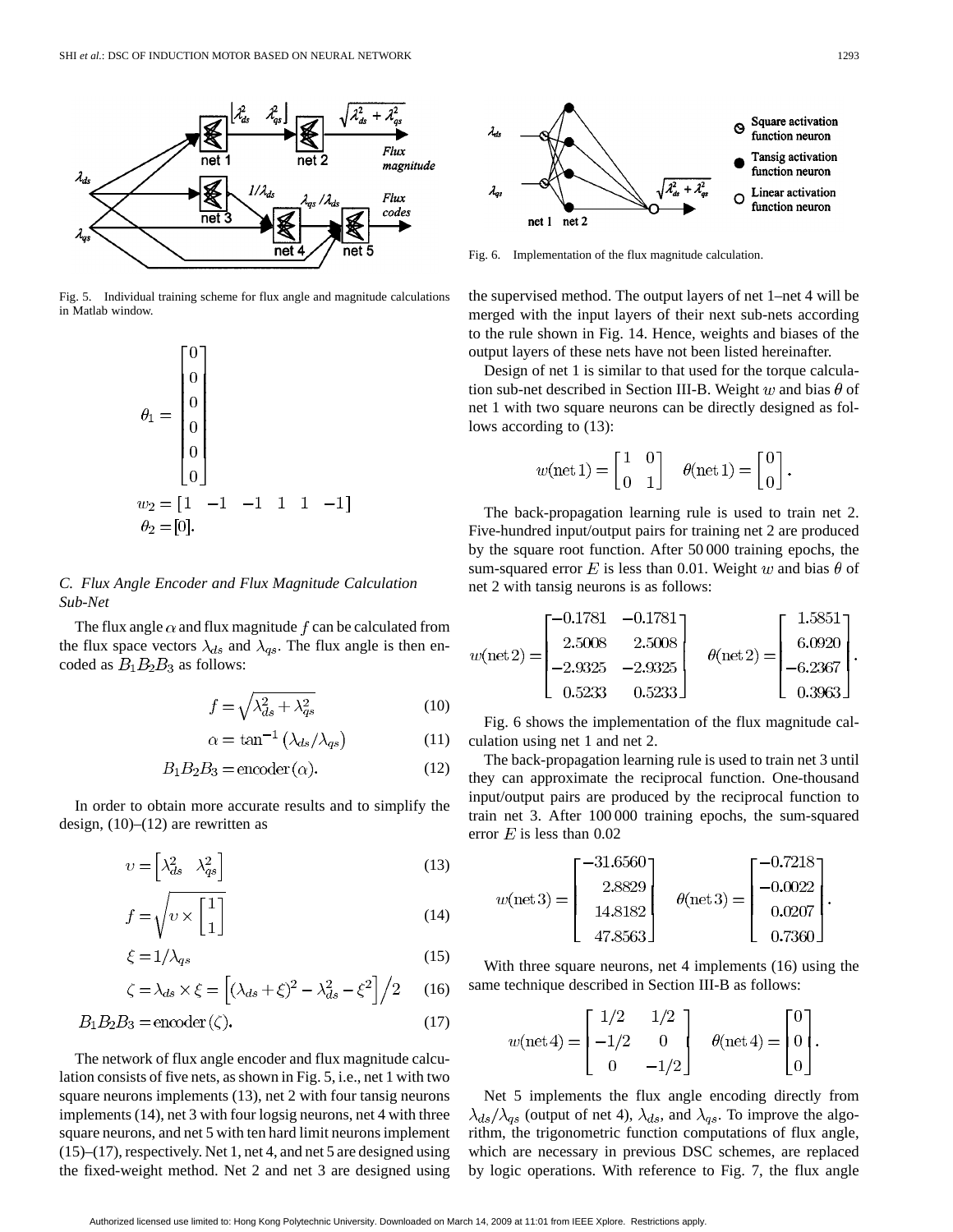

Fig. 7. Space flux encode  $(B_1 B_2 B_3)$ .



Fig. 8. Flux angle encoder (net 5) with hard limit neurons.

code  $(B_1 B_2 B_3)$  can be directly derived from the following equations:

$$
B_1 = \begin{cases} 1, & \lambda_{qs} \ge 0 \\ 0, & \text{otherwise} \end{cases}
$$
(18)  
\n
$$
B_2 = \begin{cases} 1, & (\lambda_{qs}/\lambda_{ds} \ge -\tan \pi/3 \text{ and } \lambda_{ds} < 0) \\ & \text{or } (\lambda_{qs}/\lambda_{ds} < -\tan \pi/3 \text{ and } \lambda_{qs} < 0) \\ 0, & \text{otherwise} \end{cases}
$$
(19)  
\n
$$
B_3 = \begin{cases} 1, & (\lambda_{qs}/\lambda_{ds} < \tan \pi/3 \text{ and } \lambda_{ds} \ge 0) \\ & \text{or } (\lambda_{qs}/\lambda_{ds} \ge \tan \pi/3 \text{ and } \lambda_{qs} < 0) \\ 0, & \text{otherwise.} \end{cases}
$$
(20)

Equations (18)–(20) show that trigonometric function calculations are not needed for the flux angle encoding, hence, the complexity of implementation is decreased. The flux angle encoder can be accomplished by the hard limit neurons, as shown in Fig. 8.

The five nets are linked together to form a network of 24 different neurons for implementing the flux angle encoder and flux magnitude computation, as shown in Fig. 9.

#### *D. Hysteresis Comparator Sub-Net*

Using the hysteresis comparator, as shown in Fig. 10, the flux error between stator flux  $|\lambda|$  and its command  $|\lambda^*|$  can be limited within  $\pm \Delta |\lambda|$ , and the flux error code  $B_6$  produced by the hysteresis comparator will be used to select the voltage space vector.



Fig. 9. Network of flux angle encoder and flux magnitude computation.



Fig. 10. Flux magnitude hysteresis comparator.



Fig. 11. Flux hysteresis comparator.

The flux error code  $B_6$  can be expressed as

$$
B_6 = \begin{cases} 0, & \text{if } |\lambda| < |\lambda|^* + \Delta|\lambda| \text{ and } B_6 = 0 \\ & \text{or if } |\lambda| < |\lambda|^* - \Delta|\lambda| \text{ and } B_6 = 1 \\ 1, & \text{if } |\lambda| \ge |\lambda|^* + \Delta|\lambda| \text{ and } B_6 = 0 \\ & \text{or if } |\lambda| \ge |\lambda|^* - \Delta|\lambda| \text{ and } B_6 = 1. \end{cases} \tag{21}
$$

Equation (21) represents a recurrent calculation: *To obtain*  $B_6$ , we have to do a calculation using  $B_6$ , and in order to do *the calculation, we have to obtain*  $B_6$ . In order to derive the weight and bias of the network, (21) can be rewritten as

$$
B_6 = \begin{cases} 0, & \text{when } (w_1 B_6 + |\lambda| - |\lambda^*| - \Delta|\lambda| < 0) \\ 1, & \text{when } (w_1 B_6 + |\lambda| - |\lambda^*| - \Delta|\lambda| \ge 0) \end{cases} \tag{22}
$$

where  $w_1 = 2\Delta |\lambda|$ .

The output  $B_6$  is connected as an input, which forms a recurrent network [11]. Using the basis function given by (1) for a neural network, the weight and bias can be precomputed. The input of network x is  $[B_6, |\lambda|, |\lambda^*|]$ . Its output is  $B_6$ , its weight  $w = [2\Delta|\lambda| \quad 1 \quad -1]$ , and its bias  $\theta = [-\Delta|\lambda|]$ . The flux hysteresis comparator is implemented by a recurrent network with a hard limit function, as shown in Fig. 11.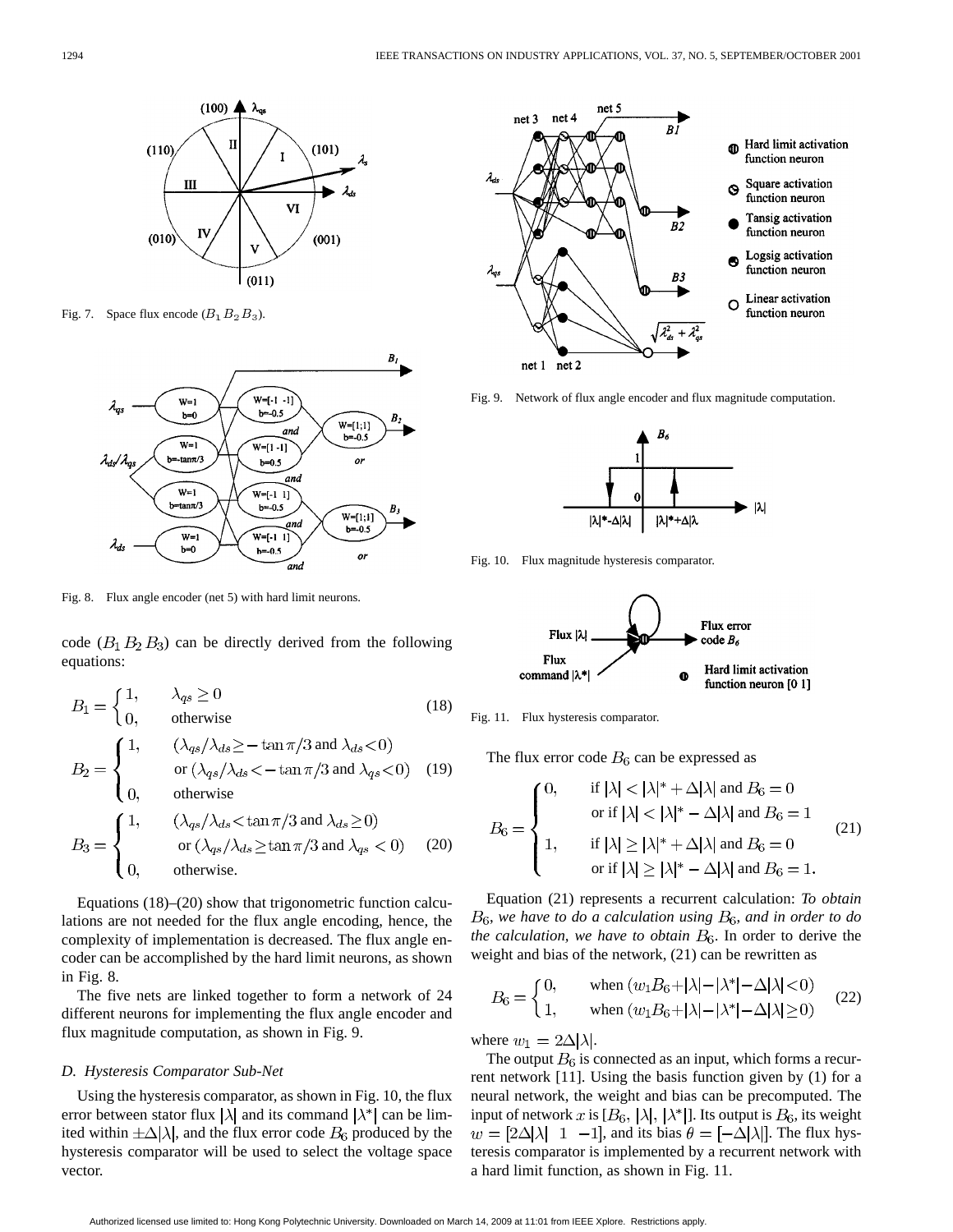

Fig. 12. Torque hysteresis comparator.

TABLE I DSC OPTIMUM SWITCHING TABLE

| $(S_n S_n S_n)$   | $B_1B_2B_3$<br>-001 | $B_1B_2B_1$<br>$-010$ | $B_1B_2B_1$<br>-011 | $B_1B_2B_1$<br>$=100$ | $B_1B_2B_3$<br>-101 | $B_1B_2B_1$<br>$=110$ |
|-------------------|---------------------|-----------------------|---------------------|-----------------------|---------------------|-----------------------|
| $B_4B_3B_4=010$   | (0, I, I)           | (1,1,0)               | (0.1.0)             | (1, 0, 1)             | (0, 0, 1)           | (1,0.0)               |
| $B_4B_3B_6=000$   | (1.1,1)             | (1,1,1)               | (0.0.0)             | (1.1.1)               | (0, 0.0)            | (0.0.0)               |
| $B_4B_3B_4 = 100$ | (1,0,1)             | (0, I, I)             | (0.0.1)             | (1.1.0)               | (1,0,0)             | (0.1.0)               |
| $B_4B_3B_5=011$   | (0.1.0)             | (1.0.0)               | (1.1.0)             | (0, 0, 1)             | (0,1,1)             | (1,0,1)               |
| $B_4B_3B_4=101$   | (0.0, 0)            | (0,0,0)               | (1,1,1)             | (0, 0, 0)             | (1,1,1)             | (1,1,1)               |
| $B_4B_3B_4=001$   | (1,0,0)             | (0,0,1)               | (1,0,1)             | (0.1.0)               | (1.1.0)             | (0.1.1)               |

The difference between the motor torque  $T$  and torque command  $T^*$  is compared with  $\Delta T$  and the error flag is used to produce a torque error code for selecting the voltage space vector [5], i.e.,

 $T^* - \Delta T \leq T \leq T^*$  ( $\lambda$  rotating in the clockwise direction)  $T^* \leq T \leq T^* + \Delta T$  ( $\lambda$  rotating in the counterclockwise direction).

(23)

The torque hysteresis comparator expressed by (23) can be designed in a similar manner as the flux hysteresis comparator. As shown in Fig. 12, the torque error code consists of two bits  $B_4$  and  $B_5$ . The weight of  $u_1$  is  $[\Delta T \ 1 \ -1]$  and the bias of  $u_1$ is [0], while the weight of  $u_2$  is  $[\Delta T \ 1 \ -1]$  and the bias of  $u_2$ is  $[\Delta T]$ .

#### *E. Optimum Switching Table*

The DSC optimum switching table is shown in Table I. The flux angle code  $B_1B_2B_3$ , the torque error code  $B_4$ ,  $B_5$ , and the flux magnitude error code  $B_6$  determine the output voltage codes  $S_a$ ,  $S_b$ , and  $S_c$ . The output voltage codes of the optimum switching table represent the on/off status of the inverter switches [5].

A two-layer network with a total of 26 hard limit neurons is employed to implement the optimum switching table as illustrated in Fig. 13. (The first layer has 23 neurons and the second layer has three neurons.) Utilizing the 36 pairs of input and output patterns, shown in Table I, the network is trained by a supervised method with a perceptron training rule [11]. After 321 training epochs, the sum squared error  $E$  arrives at zero.

Weights and biases of the trained network of the optimum switching table are shown in the equations at the bottom of the next page.



Fig. 13. Optimum switching table implemented by the neural network.



Fig. 14. Merging of neurons with linear activation functions.



Fig. 15. Neural-network implementation of DSC.

## *F. Linking of Neural Networks*

When the sub-nets are linked to each other, some neurons of the output layer may be merged with the input neurons of the next sub-net. For example, if an output neuron of a sub-net has a linear activation function, it may be merged with the input neuron of the next sub-net. As shown in Fig. 14, the activation function of neuron  $\tilde{A}$  is linear, and its output is

$$
x = w_1 x_1 + w_2 x_2 + \theta_1. \tag{24}
$$

Let the basis function of neuron  $B$  be

$$
u_1 = w_3 x + w_4 x + \theta_2. \tag{25}
$$

Substituting (24) into (25),

$$
u_1 = w_3w_1x_1 + w_3w_2x_2 + w_4w_1x_1 + w_4w_2x_2
$$
  
+(w<sub>3</sub> + w<sub>4</sub>) $\theta_1$  +  $\theta_2$ . (26)

If the new weight and bias of neuron  $B$  are denoted by  $w'$  and  $\theta_2$ , respectively, then

$$
w' = [w_3w_1 + w_4w_1\ w_3w_2 + w_4w_2] \tag{27}
$$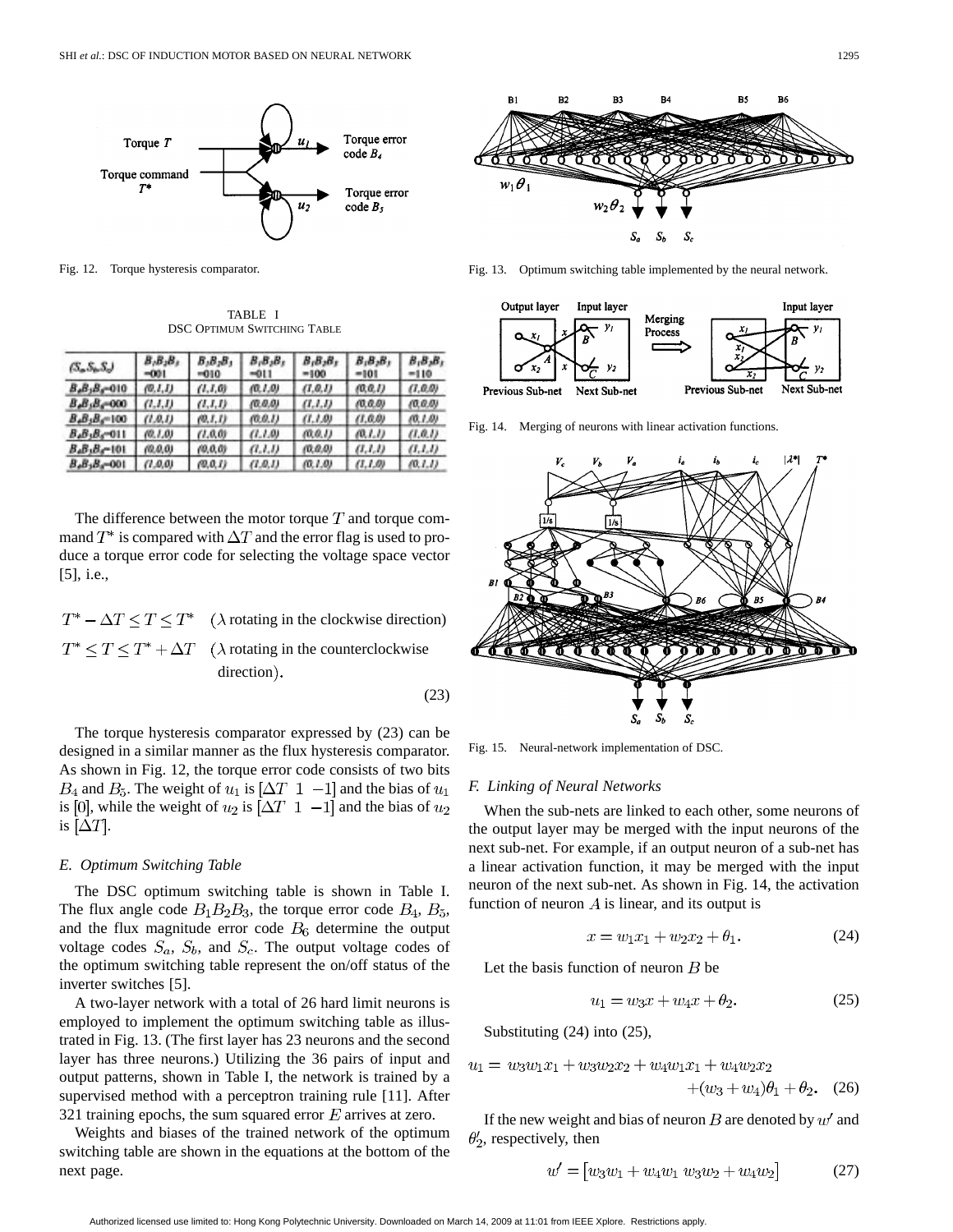$$
\theta_2' = \left[ (w_3 + w_4)\theta_1 + \theta_2 \right]. \tag{28}
$$

In this way, neuron  $A$  is merged with neuron  $B$ , as well as neuron  $C$ , as illustrated in Fig. 14.

If an output neuron of a sub-net has a hard limit function, it can also be merged into next sub-net's input neuron that has also a hard limit function. Employing this strategy, the number of layers and neurons of the linked network can be decreased.

With the merging of input and output neurons, the five sub-nets (flux estimation, torque calculation, flux angle encoder and flux magnitude calculation, hysteresis comparator, and optimum switching table) are assembled into the DSC neural network, as shown in Fig. 15.

The complete neural network consists of seven layers and 58 neurons. It may be implemented using special neural devices, such as ASIC chips in the future. Parallelism of neural device

|  |            | 0.8473     | 0.1000     | 0.8214      | 0.9325    | 0.8671                 | 0.8807    |              | 0.3172    |
|--|------------|------------|------------|-------------|-----------|------------------------|-----------|--------------|-----------|
|  |            | $-0.3959$  | 0.6785     | $-0.1791$   | 0.7114    | 0.1667                 | 0.8996    |              | $-0.8136$ |
|  |            | 0.8236     | 0.1031     | $-0.2662$   | 0.7534    | 0.9052                 | $-0.9376$ |              | 0.2094    |
|  |            | 0.9787     | $-0.0819$  | $-0.5239$   | $-0.7783$ | 0.6660                 | $-0.8659$ |              | $-0.3607$ |
|  |            | $-0.6582$  | 0.0466     | $-0.9139$   | $-0.9580$ | 0.5729                 | $-0.7142$ |              | 0.2535    |
|  |            | 0.4411     | 0.8341     | $-0.2549$   | 0.3272    | $-0.4276$              | $-0.5089$ |              | $-0.0746$ |
|  |            | $-0.6962$  | 0.5110     | 0.5568      | 0.5683    | 0.7265                 | 0.8997    |              | 0.1723    |
|  |            | $-0.2369$  | $-0.5314$  | 0.7119      | 0.3871    | $-0.8990$              | 0.3175    |              | $-0.7927$ |
|  |            | 0.3833     | $-0.8297$  | $-0.9496$   | 0.1024    | 0.5905                 | 0.7263    |              | $-0.5441$ |
|  |            | 0.4365     | 0.5641     | 0.3388      | 0.6349    | $-0.0686$              | $-0.6487$ |              | $-0.7246$ |
|  |            | $-0.8817$  | 0.5534     | $-0.4127$   | $-0.0749$ | $-0.1838$              | 0.6598    |              | $-0.8505$ |
|  | $w_1 =$    | 0.6516     | $-0.5826$  | $-0.3187$   | 0.1873    | 0.2835                 | $-0.6509$ | $\theta_1 =$ | 0.1054    |
|  |            | $-0.1291$  | 0.0115     | 0.4511      | 0.6609    | $-0.6006$              | 0.4883    |              | $-0.0766$ |
|  |            | 0.0408     | $-0.5340$  | 0.2051      | 0.4697    | $-0.4190$              | $-0.5775$ |              | 0.2480    |
|  |            | 0.6021     | 0.6986     | 0.9031      | $-0.6054$ | $-0.0458$              | 0.6745    |              | $-0.0338$ |
|  |            | 0.9416     | 0.8895     | 0.7088      | 0.4795    | $-0.5711$              | 0.8700    |              | $-0.9783$ |
|  |            | 0.3989     | $-0.5998$  | $-0.1453$   | $-0.6091$ | $-0.8569$              | $-0.7536$ |              | $-0.7918$ |
|  |            | $-0.3839$  | 0.8020     | $-0.6499$   | $-0.1445$ | $-0.1848$              | 0.4157    |              | $-0.6188$ |
|  |            | 0.7534     | $-0.9990$  | 0.7505      | $-0.5311$ | $-0.4880$              | $-0.5296$ |              | $-0.2715$ |
|  |            | $-0.5086$  | 0.6735     | 0.8707      | 0.1676    | $-0.1350$              | $-0.0590$ |              | $-0.2894$ |
|  |            | $-0.4867$  | $-0.6002$  | 0.7466      | $-0.1776$ | 0.3418                 | $-0.0105$ |              | $-0.8920$ |
|  |            | 0.7980     | $-0.6535$  | $-0.8298$   | $-0.3647$ | $-0.5332$              | 0.1036    |              | $-0.4184$ |
|  |            | 0.5562     | 0.0990     | $-0.0978$   | $-0.4616$ | $-0.1810$              | $-0.9218$ |              | 0.6880    |
|  |            | 47.0715    | 18.3421    |             | 39.31287  |                        |           |              |           |
|  |            | 19.8300    | 66.1149    | 38.1971     |           |                        |           |              |           |
|  |            | 10.0276    | 10.5172    | $-23.2186$  |           |                        |           |              |           |
|  |            | 31.3423    | $-82.8622$ | $-2.3431$   |           |                        |           |              |           |
|  |            | 81.3558    | $-11.4122$ | $-74.3797$  |           |                        |           |              |           |
|  |            | $-31.0657$ | $-15.0781$ | $-41.1647$  |           |                        |           |              |           |
|  |            | 25.5236    | 1.0999     | 34.7033     |           |                        |           |              |           |
|  |            | 50.9470    | $-11.9138$ | $-13.8670$  |           |                        |           |              |           |
|  |            | $-10.4534$ | $-31.1892$ | 39.6167     |           |                        |           |              |           |
|  |            | 47.5688    | 33.1082    | 67.7114     |           |                        |           |              |           |
|  |            | $-32.5416$ | $-77.4311$ | $-37.5666$  |           | 47.0021                |           |              |           |
|  | $w_2^T =$  | $-46.1118$ | 9.6021     | $-39.3630$  |           | 18.0043<br>$\theta_2=$ |           |              |           |
|  |            | $-3.9496$  | $-10.5267$ | $-15.9416$  |           | 38.4240                |           |              |           |
|  |            | $-57.5613$ | $-63.8121$ |             | 8.1912    |                        |           |              |           |
|  |            | $-72.1204$ | $-16.5997$ | 48.0935     |           |                        |           |              |           |
|  |            | $-54.5250$ | $-69.1477$ | $-103.9177$ |           |                        |           |              |           |
|  |            | $-0.2557$  | $-0.6748$  |             | 0.1752    |                        |           |              |           |
|  |            | 21.4774    | 8.7560     | 94.9129     |           |                        |           |              |           |
|  |            | 73.1023    | 52.9186    | 25.0732     |           |                        |           |              |           |
|  |            | $-2.5922$  | $-8.4076$  | $-74.5973$  |           |                        |           |              |           |
|  | $-37.7769$ | 34.9370    | $-7.5454$  |             |           |                        |           |              |           |
|  | 69.0833    | 55.2032    | $-45.3538$ |             |           |                        |           |              |           |
|  |            | $-23.3127$ | 35.2852    |             | 6.9282    |                        |           |              |           |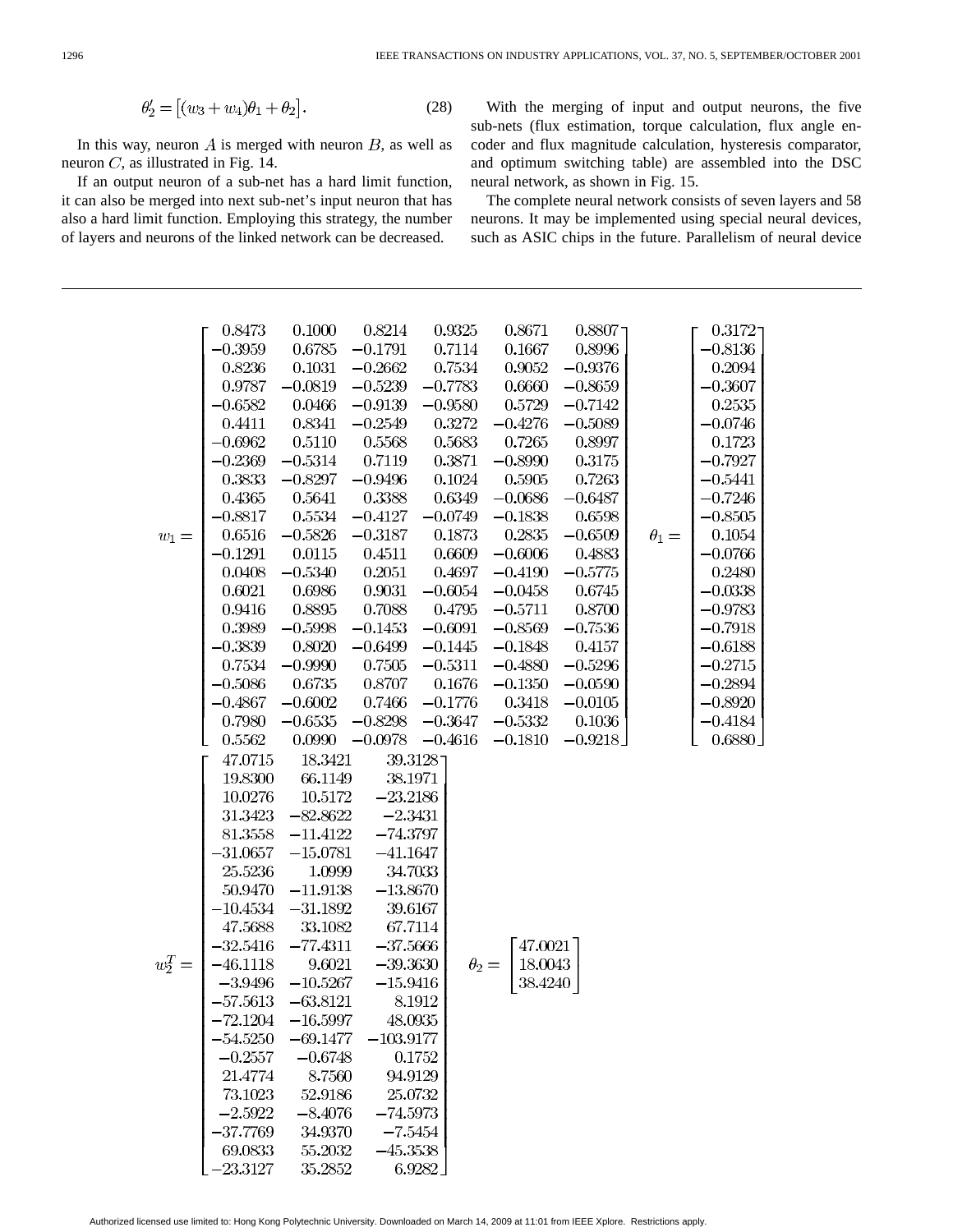

Fig. 16. Neural-network DSC in Simulink window.



Fig. 17. Torque response of DSP DSC with  $100-\mu s$  delay.



Fig. 18. Torque response of ANN–DSC with  $25-\mu s$  delay.

computation renders the control process extremely fast and the cost should be lower compared with a DSP-based system. In the practical drive, the output potentials of the voltage and current sensors should match the drive voltage of the neural devices, while the output potentials of the neural devices should match gate drive voltage of the inverter.

# IV. SIMULATION OF NEURAL-NETWORK DSC

A Matlab/Simulink program with a Neural Network Toolbox is used to simulate the neural network DSC, as shown in Fig. 16.

The induction motor used for the simulation studies has the following parameters:

|                | Type: three-phase, 7.5-kW, 220-V, 60-Hz, 6-pole, |                                   |                                   |  |  |  |  |  |
|----------------|--------------------------------------------------|-----------------------------------|-----------------------------------|--|--|--|--|--|
|                | squirrel-cage induction motor                    |                                   |                                   |  |  |  |  |  |
|                | Stator resistance:                               |                                   | $0.288 \Omega / \mathrm{ph}$      |  |  |  |  |  |
|                | Rotor resistance:                                |                                   | $0.161 \Omega / \mathrm{ph}$      |  |  |  |  |  |
|                | Stator leakage reactance:                        |                                   | $0.512 \Omega / \text{ph}$        |  |  |  |  |  |
|                | Rotor leakage reactance:                         |                                   | $0.281 \Omega/\mathrm{ph}$        |  |  |  |  |  |
|                | Magnetizing reactance:                           |                                   | 14.821 $\Omega$ /ph               |  |  |  |  |  |
| Rotor inertia: |                                                  |                                   | $0.4 \text{ kg} \cdot \text{m}^2$ |  |  |  |  |  |
|                | Inertia of load:                                 | $0.4 \text{ kg} \cdot \text{m}^2$ |                                   |  |  |  |  |  |
| Load torque:   |                                                  |                                   | $20 N \cdot m$ .                  |  |  |  |  |  |



Fig. 19. Speed response of DSP-DSC with 100  $\mu$ s delay.



Fig. 20. Speed response of ANN–DSC with  $25-\mu s$  delay.



Fig. 21. Flux response of DSP DSC with 100- $\mu$ s delay (time = 0 s $\sim$  0.2 s).

Stator flux and torque commands are as follows:

$$
|\lambda_s|^* = 0.86 \text{ Wb} \qquad 0 \text{ s} < t \leq 4 \text{ s} T^* = 100 \text{ (N} \cdot \text{m)} \qquad 0 \text{ s} < t \leq 0.8 \text{ s} T^* = 20 \text{ (N} \cdot \text{m)} \qquad 0.8 \text{ s} < t \leq 2 \text{ s} T^* = -100 \text{ (N} \cdot \text{m)} \qquad 2 \text{ s} < t \leq 2.3 \text{ s} T^* = 20 \text{ (N} \cdot \text{m)} \qquad 2.3 \text{ s} < t \leq 4 \text{ s}.
$$

Figs. 17, 19, and 21 show the torque response, speed response, and flux response of the classical DSC system with  $100-\mu s$  controller delay (typical of a DSP-based controller), while Figs. 18, 20, and 22 show the torque response, speed response, and flux response of the neural network control system with  $25-\mu s$  controller delay. The results demonstrate that DSP-based DSC produces large torque and flux errors, whereas the neural-network controller eliminates almost all these errors. In the simulation studies, it is evident that: 1) torque and flux errors increase with increasing controller delay time and 2) the large torque and flux errors decrease the robustness of the drive system against current noise and load changes. It can be concluded that neural-network-based DSC is a more effective algorithm for the control of an inverter-fed induction motor.